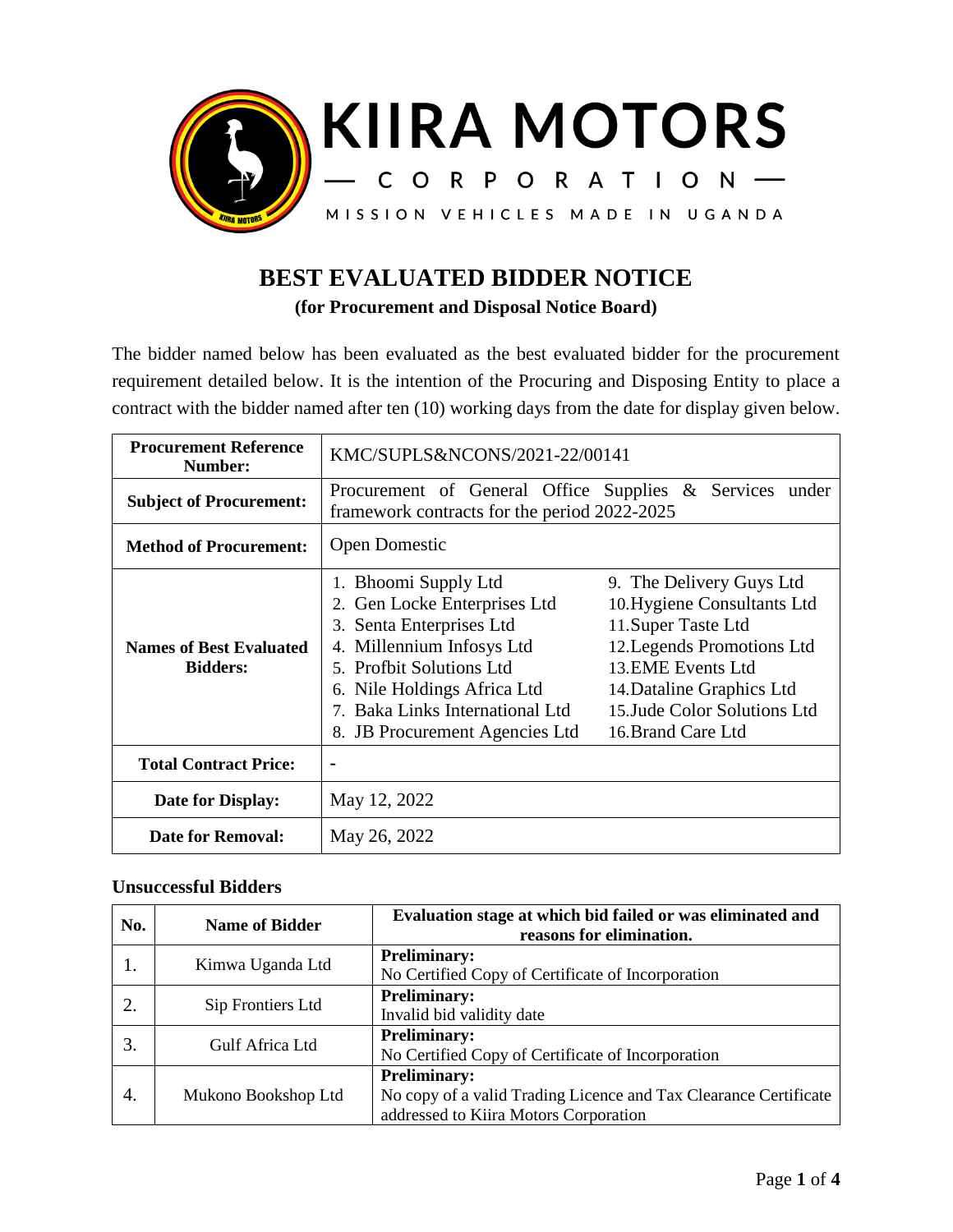| 5.  | <b>Winfred Fashion Designers</b> | <b>Preliminary:</b><br>No Certified Copy of Certificate of Incorporation, no Certified<br>Copy of the Memorandum and Articles of Association and no copy<br>of a Duly populated Beneficial Ownership Declaration Form                                                                                                                                                                                                                                                              |
|-----|----------------------------------|------------------------------------------------------------------------------------------------------------------------------------------------------------------------------------------------------------------------------------------------------------------------------------------------------------------------------------------------------------------------------------------------------------------------------------------------------------------------------------|
| 6.  | Lugram Technologies Ltd          | <b>Preliminary:</b><br>No Certified Copy of the Memorandum and Articles of<br>Association, Tax Clearance Certificate addressed to Kiira Motors<br>Corporation, invalid copy of NSSF Clearance Certificate and no<br>Reference/recommendation letters or at least one contract or<br>purchase order from at least three (3) reputable organizations for<br>similar supplies or services executed                                                                                    |
| 7.  | Hak Computers Ltd                | <b>Preliminary:</b><br>No Certified Copy of the Bidder's Certificate of Incorporation, no<br>copy of the NSSF Clearance Certificate or letter indicating it's not<br>applicable and no copy of a valid VAT Registration Certificate                                                                                                                                                                                                                                                |
| 8.  | Keeta Recovery Services Ltd      | <b>Preliminary:</b><br>No Certified Copy of the Bidder's Certificate of Incorporation, no<br>Tax Clearance Certificate addressed to Kiira Motors Corporation,<br>no copy of the NSSF Clearance Certificate or letter indicating it's<br>not applicable and no Reference/recommendation letters or at least<br>one contract or purchase order from at least three (3) reputable<br>organizations for similar supplies or services executed                                          |
| 9.  | Jomat Ltd                        | <b>Preliminary:</b><br>No certified Copy of the Certificate of Incorporation, no Certified<br>Copy of the Memorandum and Articles of Association, no copy of<br>the NSSF Clearance Certificate or letter indicating it's not<br>applicable, no copy of a valid VAT Registration Certificate, no<br>Commitment to adhere to the Code of Ethical Conduct for Bidders<br>and Providers and no copy of the Duly populated Beneficial<br><b>Ownership Declaration Form</b>              |
| 10. | Shadab Enterprises Ltd           | <b>Preliminary:</b><br>No certified Copy of the Certificate of Incorporation, no Tax<br>Clearance Certificate addressed to Kiira Motors Corporation, no<br>copy of the NSSF Clearance Certificate or letter indicating it's not<br>applicable and no duly completed Bid Securing Declaration                                                                                                                                                                                       |
| 11. | Jrobta Enterprises Ltd           | <b>Preliminary:</b><br>Invalid Tax Clearance Certificate, no copy of the NSSF Clearance<br>Certificate or letter indicating it's not applicable and no copy of a<br>valid VAT Registration Certificate                                                                                                                                                                                                                                                                             |
| 12. | Jean Holdings Ltd                | <b>Preliminary:</b><br>No copy of valid Trading Licence, no Certified Copy of<br>Memorandum & Articles of Association, no Tax Clearance<br>Certificate addressed to Kiira Motors Corporation, no copy of<br>NSSF Clearance Certificate or letter indicating it's not applicable,<br>completed<br>Declaration<br>Bid<br>Securing<br>and<br>no<br>no<br>Reference/recommendation letters or atleast one contract or<br>purchase order from atleast three (3) reputable organizations |
| 13. | Taij General Enterprises Ltd     | <b>Preliminary:</b><br>No Certified Copy of the Certificate of Incorporation, no copy of<br>the NSSF Clearance Certificate or letter indicating it's not<br>applicable and no copy of the Duly populated Beneficial<br><b>Ownership Declaration Form</b>                                                                                                                                                                                                                           |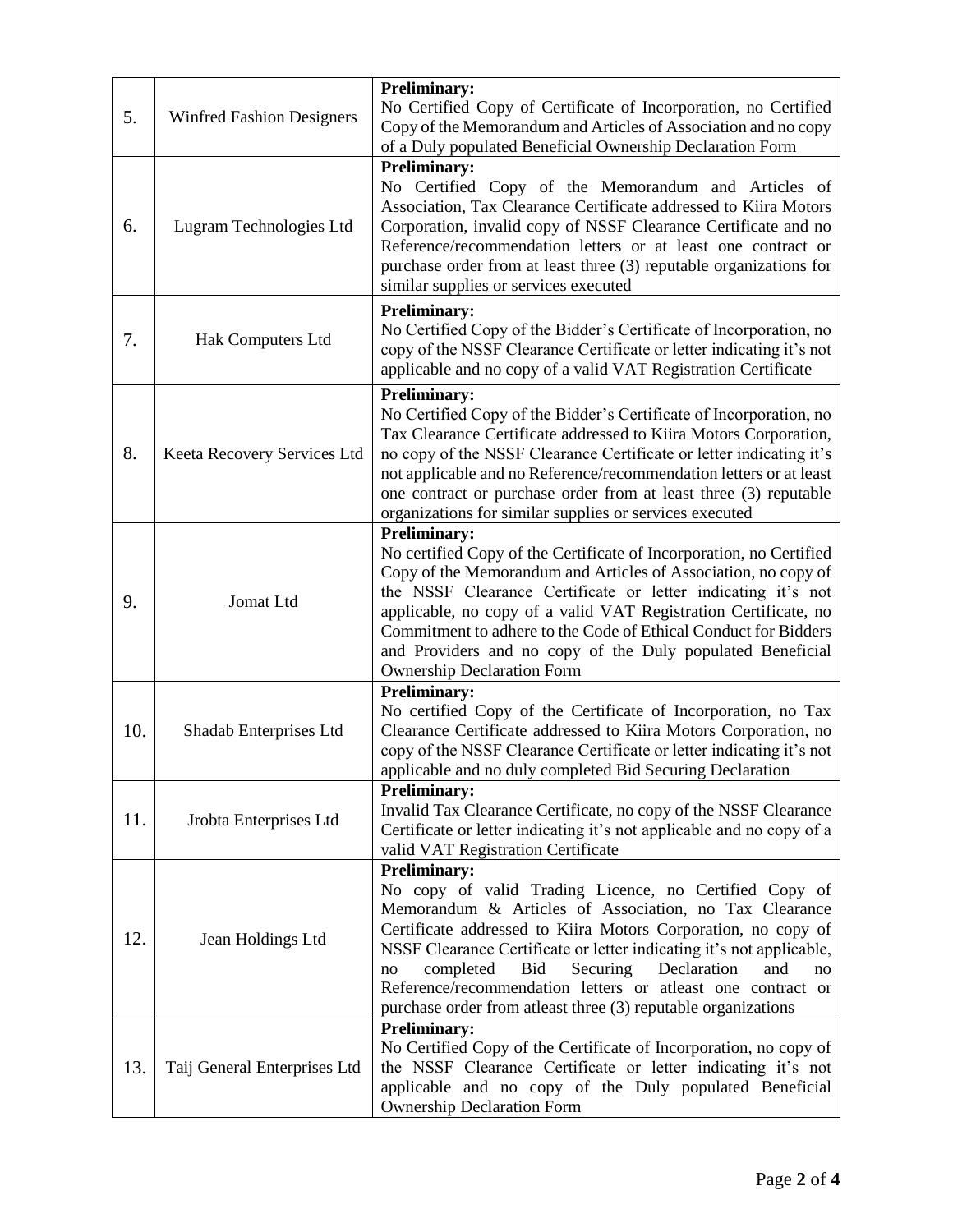| 14. | Microstar Computers Ltd                   | <b>Preliminary:</b><br>No copy of the NSSF Clearance Certificate or letter indicating it's<br>not applicable, no duly completed Bid Securing Declaration, no<br>Commitment to adhere to the Code of Ethical Conduct for Bidders<br>and Providers, bid was not submitted in the required format                         |
|-----|-------------------------------------------|------------------------------------------------------------------------------------------------------------------------------------------------------------------------------------------------------------------------------------------------------------------------------------------------------------------------|
| 15. | Kirangi Holdings Ltd                      | <b>Preliminary:</b><br>No Certified Copy of the Certificate of Incorporation, invalid copy<br>of the NSSF Clearance Certificate, no copy of a valid VAT<br>Registration Certificate and no copy of the Duly populated<br><b>Beneficial Ownership Declaration Form</b>                                                  |
| 16. | Matrix Agencies Ltd                       | <b>Preliminary:</b><br>No copy of the NSSF Clearance Certificate or letter indicating it's<br>not applicable and no Reference/recommendation letters or at least<br>one contract or purchase order from at least three (3) reputable<br>organizations for similar supplies or services executed                        |
| 17. | Dallena Enterprises Ltd                   | <b>Preliminary:</b><br>No Certified Copy of the Certificate of Incorporation, invalid Tax<br>Clearance Certificate and an invalid NSSF Clearance Certificate                                                                                                                                                           |
| 18. | AT16 Supply Ltd                           | <b>Preliminary:</b><br>No Certified Copy of the Memorandum and Articles of<br>Association, no copy of the NSSF Clearance Certificate or letter<br>indicating it's not applicable, no copy of a valid VAT Registration<br>Certificate and no copy of the Duly populated Beneficial<br><b>Ownership Declaration Form</b> |
| 19. | <b>MUHE Associates Ltd</b>                | <b>Preliminary:</b><br>No Certified Copy of the Memorandum and Articles of<br>Association and no copy of the NSSF Clearance Certificate or<br>letter indicating it's not applicable                                                                                                                                    |
| 20. | Rheem Tech (U) Ltd                        | <b>Preliminary:</b><br>No duly completed Bid Securing Declaration and presented a<br>wrong bid validity                                                                                                                                                                                                                |
| 21. | Global Source EA Ltd                      | <b>Preliminary:</b><br>No Certified Copy of the Memorandum and Articles of<br>Association                                                                                                                                                                                                                              |
| 22. | Century Spectrum Ltd                      | <b>Preliminary:</b><br>Invalid Tax Clearance Certificate and no copy of the NSSF<br>Clearance Certificate or letter indicating it's not applicable                                                                                                                                                                     |
| 23. | <b>Mercury Computers Ltd</b>              | <b>Preliminary:</b><br>No Certified Copy of the Bidder's Certificate of Incorporation, no<br>copy of a valid VAT Registration Certificate and copy of the Duly<br>populated Beneficial Ownership Declaration Form                                                                                                      |
| 24. | Castilleo Traders Ltd                     | <b>Preliminary:</b><br><b>Invalid Tax Clearance Certificate</b>                                                                                                                                                                                                                                                        |
| 25. | <b>Mult Shepherd Business</b><br>Services | <b>Preliminary:</b><br>No Certified Copy of the Memorandum and Articles of<br>Association, an Invalid Tax Clearance Certificate, no copy of a<br>valid VAT Registration Certificate and no copy of the NSSF<br>Clearance Certificate or letter indicating it's not applicable                                          |